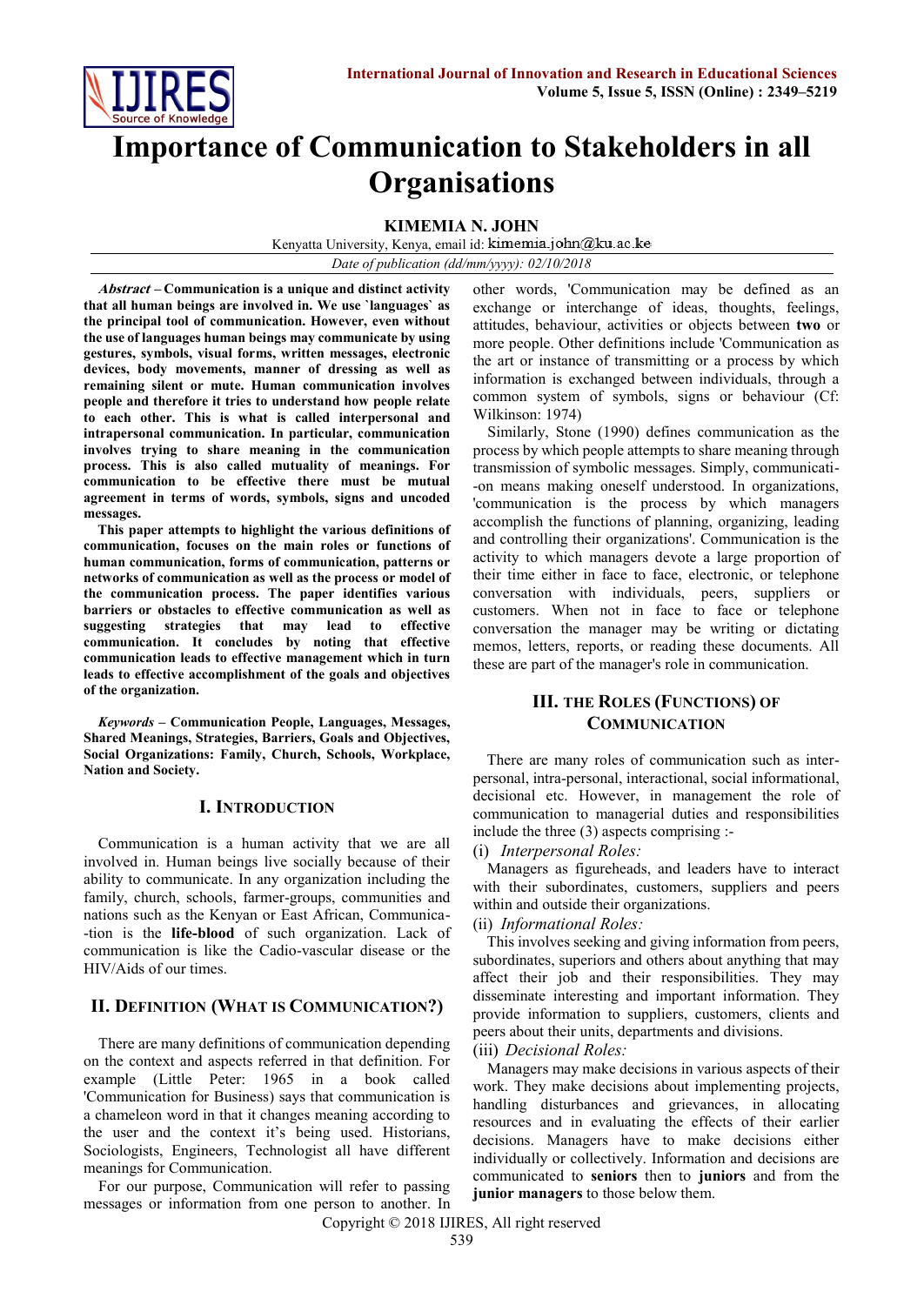

## **IV. INTERPERSONAL COMMUNICATION**

This is the communication that concerns most of us as Heads of Units, Divisions, Departments etc. Three (3) aspects in this communication comprise.

- (i) That Communication involves 'people' and thus understanding. Communication involves trying to understand how people relate to each other.
- (ii) That communication involves shared 'meaning' which suggests that in order to communicate people must agree on definition of terms they are trying to use.
- (iii) That communication could be symbolic, gestures, sounds, letters, numbers and words that represent or approximate ideas that are meant to be communicated.

### **V. FORMS OR TYPES OF COMMUNICATION**

Communication in the sense of transmitting messages from one person to another may be effected in:-

- (i) Written form.
- (ii) Oral (verbal) form.
- (iii) Pictorial (visual) form.
- (iv) Gesture, body movement, hands, face, mouth, eyes, feet or body posture.
- (v) Manner of dress.
- (vi) Silence.

### **VI. CATEGORIZATION OF COMMUNICATION**

The various forms of communication may be categorized into:-

(i) *Formal Communication: -*

Including official circulars, memos, letters etc. Minutes of staff meetings fall in this category of communication.

**NB** : - Managers should write only what is appropriate for written messages.

(ii) *Informal Communication: -*

This is mainly oral communication. It is used for urgent and simple messages or information. Unrecorded information including rumours or 'grapevine' communication include:-

- a) What is collected from 'suggestion Box'.
- b) Get-together discussion.
- c) Tea-Break discussion.
- d) Personal / confidential discussion.
- e) Gestures and personal impressions.

# **VII. PATTERNS (NETWORK) OF COMMUNICATION**

### These Include:-

(i) *Vertical Communication*:

The trend is up and down the chain of command. The Head of Department is at the top and below are the deputy, sectional heads, and units Supervisors (Top-Bottom Communication).

(ii) *Downward Communication.*

Starts from Head of Dept. and flows through the lower levels. The purpose is to inform, instruct, and even evaluate performance of all those in the dept.

#### (iii)*Upward Communication.*

Starts with Subordinates and flows through to the Head of Dept. The Head of Dept. gets ideas, suggestions, views, grievances and problems from subordinates (junior officers). The Head of Dept. should note that in either upward or downward communication information may be diluted, distorted or halted depending on the nature of the information.

#### (iv) *Horizontal Communication:*

Takes place between parallel groups in the organization. The interaction may be:

- a) Subordinates and subordinates.
- b) Head of Dept. and another.
- c) Supervisors and Managers.
- d) Managing Director and Departmental Heads Consultations, discussions, sharing ideas and experience.

**NB:** All Departmental Heads must ensure that information travels upwards, downwards and sideways in order to have effective communication.

# **VIII. THE PROCESS OF COMMUNICATION**

Kotter defines communication as a process consisting of **Sender**, transmitting **Message** through media to a **Receiver** who responds.

*The Model* 



If any of the above components (element) is missing then there is no communication. But this is a simple model that may be called 'ideal'. Communication is not an end in itself but a process by which 'ends' are accomplished. The process involves six (6) steps / stages forming a complete sequence. These are:-

#### (i) *Sender:*

Initiates the message he/she wishes to transmit. Sender is the person with Information, needs, desires and purpose for communicating.

(ii) *Encoding:*

Takes place when the sender formulates the information to be transmitted. Information can only be transmitted through representations or symbols. Ideas / message is put into words (oral) or sentences (written). Sender attempts to establish **'mutuality'** of meaning with the receiver by choosing symbols (words or gestures) that sender believes have the same meaning for the receiver. Lack of **mutuality** will cause misunderstanding or lack of communication. E.g. in India 'Yes' for head from side to side and 'No' for nodding. Differences in mutuality of meaning e.g. the word late may lead to misunderstanding. Gestures may also lead to different interpretation. E.g. 'cutthroat' gesture in a 'police station'.

#### (iii)*Message:*

Physical form in which the sender encodes information. It may be in any form to be experienced and understood by

Copyright © 2018 IJIRES, All right reserved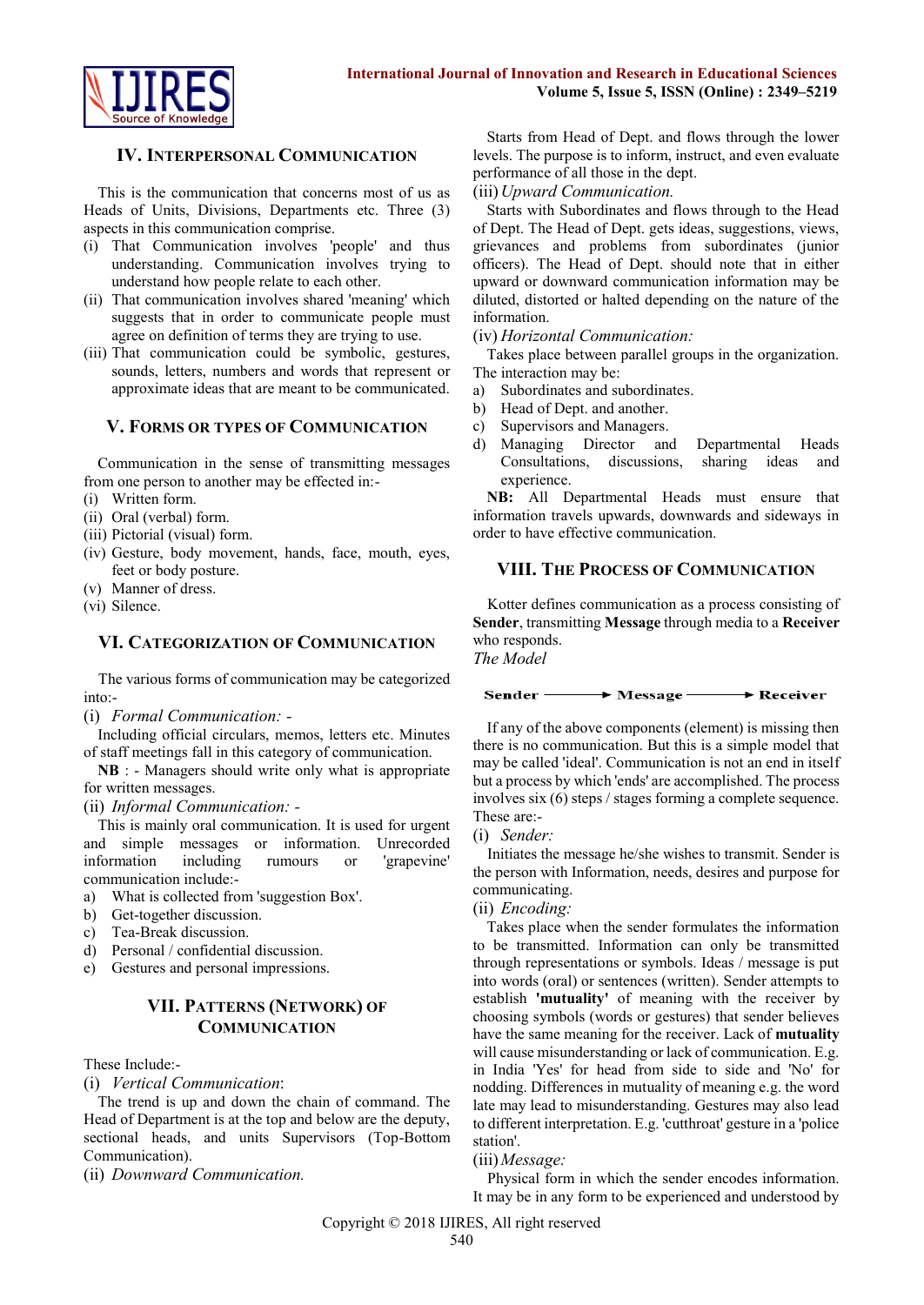

one or more of the **senses** of the receiver. Speech to be heard; written words to be read; gestures to be seen or felt; touch of hand to communicate messages ranging from **'comfort'** to '**discomfort'.**

#### (iv) *Channel:*

Method of transmission from one person to another. E.g. air or paper for spoken or written message.

#### (v) *Receiver:*

Person who senses or perceives e.g. memo sent to all members of a department.

#### (vi) *Decoding:*

Is the process by which the receiver interprets the message and translates it into meaningful information. It's a two-step process comprising:

a) Receiver must first perceive the message then.

b) Receiver interprets the message.

**NB:** Decoding is affected by receiver's experience, personal assessment, symbols and gestures, expectations and mutuality of meaning with the sender.

## (Vii) *Noise:*

Any factor that disturbs, confuses or interferes with communication.

(Viii) *Feedback:*

Reversal of communication process. Reaction to sender's communication is expressed. The receiver becomes the sender. The greater the feedback the more effective the communication process is likely to be.

## **IX. BARRIERS TO COMMUNICATION**

This refers to communication break - down. Examples includes:-

- 1. Language differences.
- 2. Time
- 3. Lack of feedback
- 4. Lack of trust
- 5. Social distance or status
- 6. Complexity of information
- 7. Quantity of information
- 8. Fear and anxiety
- 9. Lack of commonness of experience
- 10. Physical distance between sender and receiver
- 11. Psychological e.g. attitude of listener
- 12. Physiological state sickness, hunger, tiredness
- 13. Gestures
- 14. Posture of speaker (Sender)
- 15. Prosodic features e.g. stress, intonation of speaker.
- 16. Differing perceptions different background of knowledge and experience. Make people perceive same phenomenon from different perspectives.
- 17. Emotionality: Emotional reaction e.g. anger, love, defensiveness, hate, jealousy, fear, embarrassment.
- 18. Other barriers lack of sound objectives, written instructions, formal and informal opportunities.
- 19. Noise any factor that disturbs, confuses or interferes with communication. However, little communication occurs in noise free environment.
- 20. Technical Jargon. Too many assumptions, lack of definition of responsibilities, too long chain of

command, too wide span of control, inaccurate judgement, failure to communicate at all.

# **X. EFFECTIVE COMMUNICATION**

- (1) **Trust** is an important factor in effective communication and in turn effective management.
- (2) **Active Listening**. Everybody in the organization has a right to be listened to. Good and active listening demands 'Paying attention' to the person talking and allowing time for explanation before responding and giving feedback.
- (3) **Feedback** without feedback communication is incomplete.
- (4) The **right message** get to the **right people** at the **right time**.
- (5) There are clearly understood **channels** of communicat- -ion **upwards, downwards** and **sideways**. These channels should be used for effective communication.

# **XI. CONCLUSION**

Communication permeates all aspects of the organization's life. It is through communication that work gets done. We must communicate by:

- 1. Seeing and talking to our seniors and juniors
- 2. Making them aware of our positive attitude towards them. Let them know you as one of them.
- 3. Communication is a two way process. It involves receiving as well as giving.
- 4. Get members to talk to you and 'listen' to them patiently and attentively. Know your members as people.
- 5. Keep all relevant groups and individuals informed on matters relating to your organization.
- 6. **Effective communication** will lead to **effective management** which will in turn lead to **effective accomplishment** of goals and objectives of the organization. This is the 'means' and 'end' to effective communication in all organizations.

# **REFERENCES**

- [1] Adair, J (1997) *Effective Communication*. London. Pan Books.<br>[2] Bint P. et al. (1990) *A. University Course in Acaden*
- [2] Bint P, et al (1990) *A University Course in Academic Communication Skills. (*Resource book) Nairobi University Press. Nairobi.
- [3] Bint P, et al (1990) *A University Course in Academic Communication Skills.* (Workbook). Nairobi University Press. Nairobi.
- [4] Devell C, (1974). *Communication. A book for Students*. London. Gee.
- [5] Kimemia J. N. et al (1996) *Teaching Manual for Communication Skills*. Unpublished. Kenyatta University.
- [6] Kimemia J. N. et al (2001) *Communication Skill*. *A Diploma course in Military Science Programme.* Egerton University Press. Egerton, Njoro.
- [7] Kimemia J. N. et al (2001). *Kiswahili: The Dilemma of Developing the National Language*. Egerton University Press, Egerton, Njoro.
- [8] Little, Peter (1965). *Communication for Business.*
- [9] Muchiri, Mary N. (1993)"*Communication Skills*". *A Self-Study Course for Universities and Colleges.* Longman (K) Ltd. Nairobi.
- [10] Okoth Okombo (1990) *A students' Guide to Writing and Study Skills.* Nairobi University Press. Nairobi.